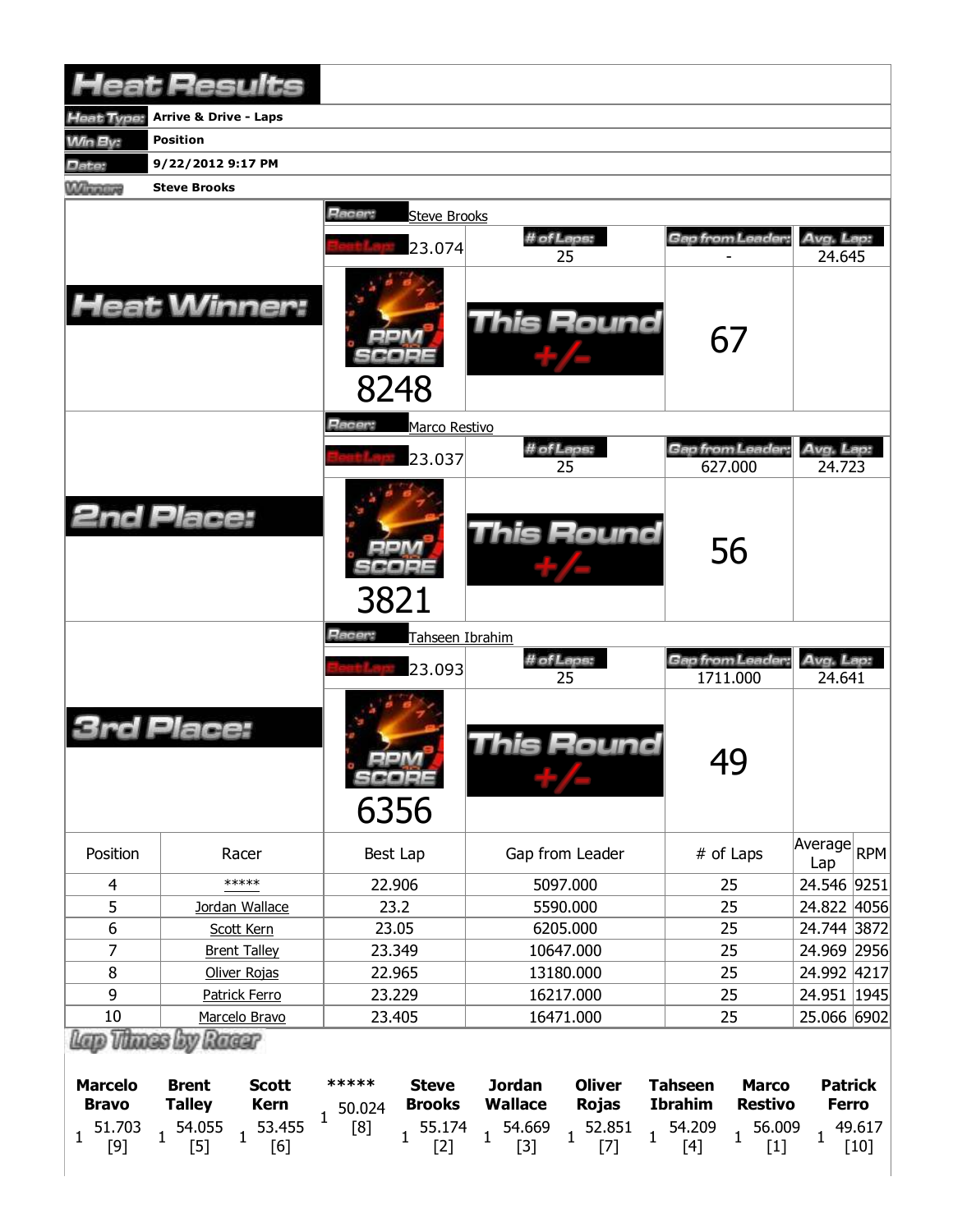|                 |              | Marcelo Brent Scott<br><b>Bravo</b> Talley Kern                                                                                                    |                                                                                                                                                                                                 |                           |                      |                                                                                                                                                                                                                                                                                                                                |                                                                                                                                                                                                                                                                                                                                                                                                                                                                                                                                                                                                                                                                                                       | ***** Steve Jordan Oliver Tahseen Marco<br>Brooks Wallace Rojas Ibrahim Restivo Ferro                                                                                                                                                                                                                                                                                                                                                   |                    | <b>Patrick</b>                                |
|-----------------|--------------|----------------------------------------------------------------------------------------------------------------------------------------------------|-------------------------------------------------------------------------------------------------------------------------------------------------------------------------------------------------|---------------------------|----------------------|--------------------------------------------------------------------------------------------------------------------------------------------------------------------------------------------------------------------------------------------------------------------------------------------------------------------------------|-------------------------------------------------------------------------------------------------------------------------------------------------------------------------------------------------------------------------------------------------------------------------------------------------------------------------------------------------------------------------------------------------------------------------------------------------------------------------------------------------------------------------------------------------------------------------------------------------------------------------------------------------------------------------------------------------------|-----------------------------------------------------------------------------------------------------------------------------------------------------------------------------------------------------------------------------------------------------------------------------------------------------------------------------------------------------------------------------------------------------------------------------------------|--------------------|-----------------------------------------------|
|                 | [9]          | $2\begin{array}{cc} 26.108 \\ 2\end{array}$ $2\begin{array}{cc} 25.313 \\ 2\end{array}$ $2\begin{array}{cc} 24.88 \\ 163\end{array}$<br>$\sim$ [5] | [6]                                                                                                                                                                                             | $2^{25.381}$<br>[8]       | $[2]$                |                                                                                                                                                                                                                                                                                                                                |                                                                                                                                                                                                                                                                                                                                                                                                                                                                                                                                                                                                                                                                                                       | 2  24.998  2  25.169  2  25.176  2  25.148  2  25.267  2  26.393<br>[2]  2  [3]  2  [7]  2  [4]  2  [1]  2  [10]                                                                                                                                                                                                                                                                                                                        |                    |                                               |
|                 | [9]          | $3\frac{23.806}{2}$ $3\frac{24.142}{2}$ $3\frac{24.21}{2}$<br>[5]                                                                                  | [6]                                                                                                                                                                                             | 3 23.929<br>[8]           | $3^{23.87}$<br>$[1]$ |                                                                                                                                                                                                                                                                                                                                |                                                                                                                                                                                                                                                                                                                                                                                                                                                                                                                                                                                                                                                                                                       |                                                                                                                                                                                                                                                                                                                                                                                                                                         | [2]                | $3^{24.174}$ $3^{23.744}$<br>[10]             |
|                 |              | [5]                                                                                                                                                | $4\begin{array}{cccc} 24.045 & 4 \end{array}$ 24.046 $4\begin{array}{cccc} 23.997 \end{array}$<br>[6]                                                                                           | 23.944<br>4<br>[8]        |                      |                                                                                                                                                                                                                                                                                                                                |                                                                                                                                                                                                                                                                                                                                                                                                                                                                                                                                                                                                                                                                                                       | 4  23.527  4  23.63  4  23.837  4  23.433  4  23.805  4  23.591<br>[1]  4  [7]  4  [3]  4  [2]  4  [10]                                                                                                                                                                                                                                                                                                                                 |                    |                                               |
|                 |              |                                                                                                                                                    | 5  24.289  5  23.759  5  23.799<br>[8]  5  [5]  5  [6]<br>$\begin{bmatrix} 6 \end{bmatrix}$                                                                                                     | 5 24.432<br>$[7]$         |                      |                                                                                                                                                                                                                                                                                                                                |                                                                                                                                                                                                                                                                                                                                                                                                                                                                                                                                                                                                                                                                                                       |                                                                                                                                                                                                                                                                                                                                                                                                                                         |                    |                                               |
|                 |              |                                                                                                                                                    | 6 24.262 6 23.619 6 23.733<br>[8] 6 [5] 6 [6]                                                                                                                                                   | $6^{23.262}$<br>$[7]$     |                      |                                                                                                                                                                                                                                                                                                                                |                                                                                                                                                                                                                                                                                                                                                                                                                                                                                                                                                                                                                                                                                                       |                                                                                                                                                                                                                                                                                                                                                                                                                                         |                    |                                               |
|                 | [8]          | [5]                                                                                                                                                | $7\frac{23.46}{52}$ $7\frac{23.644}{521}$ $7\frac{23.499}{53}$<br>[6]                                                                                                                           | 7 <sup>23.34</sup><br>[7] |                      |                                                                                                                                                                                                                                                                                                                                |                                                                                                                                                                                                                                                                                                                                                                                                                                                                                                                                                                                                                                                                                                       |                                                                                                                                                                                                                                                                                                                                                                                                                                         |                    |                                               |
|                 |              | 8 23.594 8 23.497 8 23.7<br>[5]                                                                                                                    | [6]                                                                                                                                                                                             | $8\frac{23.398}{17}$      |                      |                                                                                                                                                                                                                                                                                                                                |                                                                                                                                                                                                                                                                                                                                                                                                                                                                                                                                                                                                                                                                                                       | $\begin{bmatrix} 7 \end{bmatrix}$ 8 23.286 8 23.619 8 23.437 8 23.288 8 23.429 8 23.708<br>$\begin{bmatrix} 7 \end{bmatrix}$ 8 $\begin{bmatrix} 4 \end{bmatrix}$ 8 $\begin{bmatrix} 3 \end{bmatrix}$ 8 $\begin{bmatrix} 2 \end{bmatrix}$ 8 $\begin{bmatrix} 2 \end{bmatrix}$ 8 $\begin{bmatrix} 2 \end{bmatrix}$ 8 $\begin{bmatrix} 2 \end{bmatrix}$                                                                                    |                    |                                               |
|                 |              |                                                                                                                                                    | $\left[6\right]$                                                                                                                                                                                |                           |                      |                                                                                                                                                                                                                                                                                                                                |                                                                                                                                                                                                                                                                                                                                                                                                                                                                                                                                                                                                                                                                                                       | 9 $^{23.354}$ 9 $^{23.304}$ 9 $^{23.626}$ 9 $^{23.712}$ 9 $^{23.339}$ 9 $^{23.288}$ 9 $^{23.717}$ [7] 9 $^{21.71}$ [1] 9 $^{21.71}$ [4] 9 $^{21.71}$ [9] $^{21.71}$ [2] 9 $^{22.717}$                                                                                                                                                                                                                                                   |                    |                                               |
|                 |              |                                                                                                                                                    |                                                                                                                                                                                                 |                           |                      |                                                                                                                                                                                                                                                                                                                                |                                                                                                                                                                                                                                                                                                                                                                                                                                                                                                                                                                                                                                                                                                       |                                                                                                                                                                                                                                                                                                                                                                                                                                         |                    |                                               |
|                 |              |                                                                                                                                                    |                                                                                                                                                                                                 |                           |                      |                                                                                                                                                                                                                                                                                                                                |                                                                                                                                                                                                                                                                                                                                                                                                                                                                                                                                                                                                                                                                                                       | $11^{24.133}$ $11^{23.657}$ $11^{23.7}$ $11^{23.748}$ $11^{23.35}$ $11^{23.357}$ $11^{24.26}$ $11^{23.18}$ $11^{24.26}$ $11^{23.18}$ $11^{24.26}$ $11^{23.18}$                                                                                                                                                                                                                                                                          |                    | 11 <sup>23.262</sup> 11 <sup>23.632</sup> [2] |
|                 |              |                                                                                                                                                    |                                                                                                                                                                                                 |                           |                      |                                                                                                                                                                                                                                                                                                                                |                                                                                                                                                                                                                                                                                                                                                                                                                                                                                                                                                                                                                                                                                                       | $12\frac{23.405}{[8]}$ 12 $\frac{23.552}{[5]}$ 12 $\frac{23.502}{[6]}$ 12 $\frac{23.387}{[7]}$ 12 $\frac{23.327}{[1]}$ 12 $\frac{23.33}{[4]}$ 12 $\frac{23.339}{[9]}$ 12 $\frac{23.232}{[3]}$ 12 $\frac{23.308}{[2]}$ 12 $\frac{23.722}{[10]}$                                                                                                                                                                                          |                    |                                               |
|                 |              |                                                                                                                                                    |                                                                                                                                                                                                 |                           |                      |                                                                                                                                                                                                                                                                                                                                |                                                                                                                                                                                                                                                                                                                                                                                                                                                                                                                                                                                                                                                                                                       | $13\begin{bmatrix} 1 & 1 & 1 \\ 23.772 & 13 & 24.06 \\ 8 & 13 & 6 \end{bmatrix}$ $13\begin{bmatrix} 13 & 23.496 \\ 5 & 13 & 23.279 \\ 13 & 6 & 1 \end{bmatrix}$ $13\begin{bmatrix} 1 & 1 & 1 \\ 23.279 & 1 & 23.315 \\ 1 & 13 & 6 & 1 \end{bmatrix}$ $13\begin{bmatrix} 23.387 & 13 & 23.201 \\ 1 & 13 & 23.201 \\ 1 & 13 & 6 & 1 \$                                                                                                    |                    |                                               |
|                 |              |                                                                                                                                                    |                                                                                                                                                                                                 |                           |                      |                                                                                                                                                                                                                                                                                                                                |                                                                                                                                                                                                                                                                                                                                                                                                                                                                                                                                                                                                                                                                                                       | $14 \begin{bmatrix} 1 & 1 & 1 \\ 23.471 & 14 & 24.14 \\ [8] 14 & [7] 14 & [6] 6 \end{bmatrix}$ $14 \begin{bmatrix} 23.228 & 14 & 23.28 \\ [5] 14 & [23.28 & 14 & 23.504 \\ [1] 11 & [4] 14 & [9] 14 & [3] \end{bmatrix}$                                                                                                                                                                                                                |                    |                                               |
|                 |              |                                                                                                                                                    |                                                                                                                                                                                                 |                           |                      |                                                                                                                                                                                                                                                                                                                                |                                                                                                                                                                                                                                                                                                                                                                                                                                                                                                                                                                                                                                                                                                       | $15\begin{bmatrix} 1 & 1 & 1 & 1 \\ 23.837 & 15 & 23.423 \\ 8 & 8 & 15 & 23.423 \\ 15 & 8 & 15 & 23.242 \\ 10 & 11 & 15 & 23.246 \\ 11 & 11 & 15 & 23.438 \\ 12 & 12 & 15 & 23.174 \\ 13 & 14 & 15 & 23.799 \\ 14 & 15 & 23.799 & 15 & 23.305 \\ 15 & 15 & 23.177 & 15 & 23.73 \\ 16 & 10 &$                                                                                                                                            |                    |                                               |
|                 |              |                                                                                                                                                    |                                                                                                                                                                                                 |                           |                      |                                                                                                                                                                                                                                                                                                                                |                                                                                                                                                                                                                                                                                                                                                                                                                                                                                                                                                                                                                                                                                                       |                                                                                                                                                                                                                                                                                                                                                                                                                                         | $[2]$              |                                               |
|                 |              |                                                                                                                                                    |                                                                                                                                                                                                 |                           |                      |                                                                                                                                                                                                                                                                                                                                |                                                                                                                                                                                                                                                                                                                                                                                                                                                                                                                                                                                                                                                                                                       |                                                                                                                                                                                                                                                                                                                                                                                                                                         |                    |                                               |
|                 | [8]          | $[7]$                                                                                                                                              | 18 23.446 18 23.349 18 23.232 18 23.02<br>[6]                                                                                                                                                   |                           |                      | $18\begin{array}{l} 23.074\\ \begin{bmatrix} 1 \end{bmatrix} & 18\begin{array}{l} 23.209\\ \begin{bmatrix} 4 \end{array} \end{array} \begin{array}{l} 18\begin{array}{l} 23.384\\ \begin{bmatrix} 9 \end{array} \end{array} \begin{array}{l} 18\begin{array}{l} 23.52\\ \begin{bmatrix} 3 \end{array} \end{array} \end{array}$ |                                                                                                                                                                                                                                                                                                                                                                                                                                                                                                                                                                                                                                                                                                       |                                                                                                                                                                                                                                                                                                                                                                                                                                         | 18 23.247<br>$[2]$ | 18 23.32<br>$[10]$                            |
|                 |              |                                                                                                                                                    |                                                                                                                                                                                                 |                           | $[1]$                | 19 23.227 19 23.215 19 23.413 19 23.199<br>$[4]$                                                                                                                                                                                                                                                                               | $[9]$                                                                                                                                                                                                                                                                                                                                                                                                                                                                                                                                                                                                                                                                                                 | $[3]$                                                                                                                                                                                                                                                                                                                                                                                                                                   | 19 23.475<br>$[2]$ | 19 23.229<br>$[10]$                           |
| 20 <sub>2</sub> | 24.17<br>[8] | $[7]$                                                                                                                                              | $20\frac{24.277}{57}$ $20\frac{23.199}{51}$ $20\frac{22.976}{51}$<br>[6]                                                                                                                        |                           | $[1]$                | $[4]$                                                                                                                                                                                                                                                                                                                          | $[9]$                                                                                                                                                                                                                                                                                                                                                                                                                                                                                                                                                                                                                                                                                                 | 20 23.152 20 23.201 20 24.28 20 23.15<br>$[3]$                                                                                                                                                                                                                                                                                                                                                                                          | 20 23.125<br>$[2]$ | 20 24.413<br>$[10]$                           |
|                 | [8]          | $[7]$                                                                                                                                              | 21 23.642 21 23.486 21 23.26 21 22.957<br>[6]                                                                                                                                                   |                           | $[1]$                | $[4]$                                                                                                                                                                                                                                                                                                                          | $[9] % \begin{center} \includegraphics[width=\linewidth]{imagesSupplemental/Imers.png} \end{center} % \vspace*{-1em} \caption{The image shows the number of parameters of the parameter $\mathcal{M}_1$-error of the parameter $\mathcal{M}_2$-error of the parameter $\mathcal{M}_1$-error of the parameter $\mathcal{M}_2$-error of the parameter $\mathcal{M}_1$-error of the parameter $\mathcal{M}_2$-error of the parameter $\mathcal{M}_1$-error of the parameter $\mathcal{M}_2$-error of the parameter $\mathcal{M}_1$-error of the parameter $\mathcal{M}_2$-error of the parameter $\mathcal{M}_1$-error of the parameter $\mathcal{M}_2$-error of the parameter $\mathcal{M}_1$-error of$ | 21 23.18 21 23.312 21 23.508 21 23.118 21 23.169 21 24.199<br>$[3]$                                                                                                                                                                                                                                                                                                                                                                     | $[2]$              | $[10]$                                        |
|                 | [8]          | $[7]$                                                                                                                                              | $22 \frac{23.874}{[8]}$ $22 \frac{23.541}{[7]}$ $22 \frac{23.175}{[6]}$ $22 \frac{22.906}{[5]}$<br>[6]                                                                                          |                           |                      |                                                                                                                                                                                                                                                                                                                                |                                                                                                                                                                                                                                                                                                                                                                                                                                                                                                                                                                                                                                                                                                       | ${\bf 22\;\; 23.311\;\; 22\;\; \begin{array}{ccc} 23.2 & 22\; 24.097 & 22\;\; 24.034 & 22\;\; 23.14 \\ [1] & 22 & [4] & [9] & 22 & [3] & 22 & [2] \end{array}}$                                                                                                                                                                                                                                                                         |                    | 22 23.525<br>$[10]$                           |
|                 |              |                                                                                                                                                    | 23 $^{23.871}$ 23 $^{23.439}$ 23 $^{23.234}$ 23 $^{23.211}$ [5]                                                                                                                                 |                           |                      |                                                                                                                                                                                                                                                                                                                                |                                                                                                                                                                                                                                                                                                                                                                                                                                                                                                                                                                                                                                                                                                       | $23\begin{array}{l} 23.172\\ \begin{bmatrix} 1 \end{bmatrix} \end{array} \begin{array}{l} 23.487\\ \begin{bmatrix} 4 \end{bmatrix} \end{array} \begin{array}{l} 23.501\\ \begin{bmatrix} 9 \end{bmatrix} \end{array} \begin{array}{l} 23.136\\ \begin{bmatrix} 3 \end{bmatrix} \end{array} \begin{array}{l} 23.124\\ \begin{bmatrix} 2 \end{bmatrix} \end{array} \begin{array}{l} 23.33\\ \begin{bmatrix} 10 \end{bmatrix} \end{array}$ |                    |                                               |
|                 |              |                                                                                                                                                    | $24 \begin{array}{l} 25.907 \\ [10] \end{array}$ 24 $\begin{array}{l} 23.693 \\ [7] \end{array}$ 24 $\begin{array}{l} 23.12 \\ [6] \end{array}$ 24 $\begin{array}{l} 23.908 \\ [4] \end{array}$ |                           |                      |                                                                                                                                                                                                                                                                                                                                |                                                                                                                                                                                                                                                                                                                                                                                                                                                                                                                                                                                                                                                                                                       | 24 <sup>23.199</sup> 24 <sup>24.375</sup> 24 <sup>23.418</sup> 24 <sup>23.093</sup> 24 <sup>23.037</sup><br>[1] 24 <sup>24.375</sup> 24 <sup>23.418</sup> 24 <sup>23.093</sup> 24 <sup>23.037</sup>                                                                                                                                                                                                                                     |                    | 24 25.148<br>[9]                              |
|                 | $[10]$       | $[7]$                                                                                                                                              | 25 23.769 25 23.358 25 23.05 25 23.123<br>[6]                                                                                                                                                   |                           | $[1]$                | $[5]$                                                                                                                                                                                                                                                                                                                          | [8]                                                                                                                                                                                                                                                                                                                                                                                                                                                                                                                                                                                                                                                                                                   | 25 23.182 25 23.26 25 22.965 25 23.095 25 23.234 25 23.822<br>$[3]$                                                                                                                                                                                                                                                                                                                                                                     | $[2]$              | [9]                                           |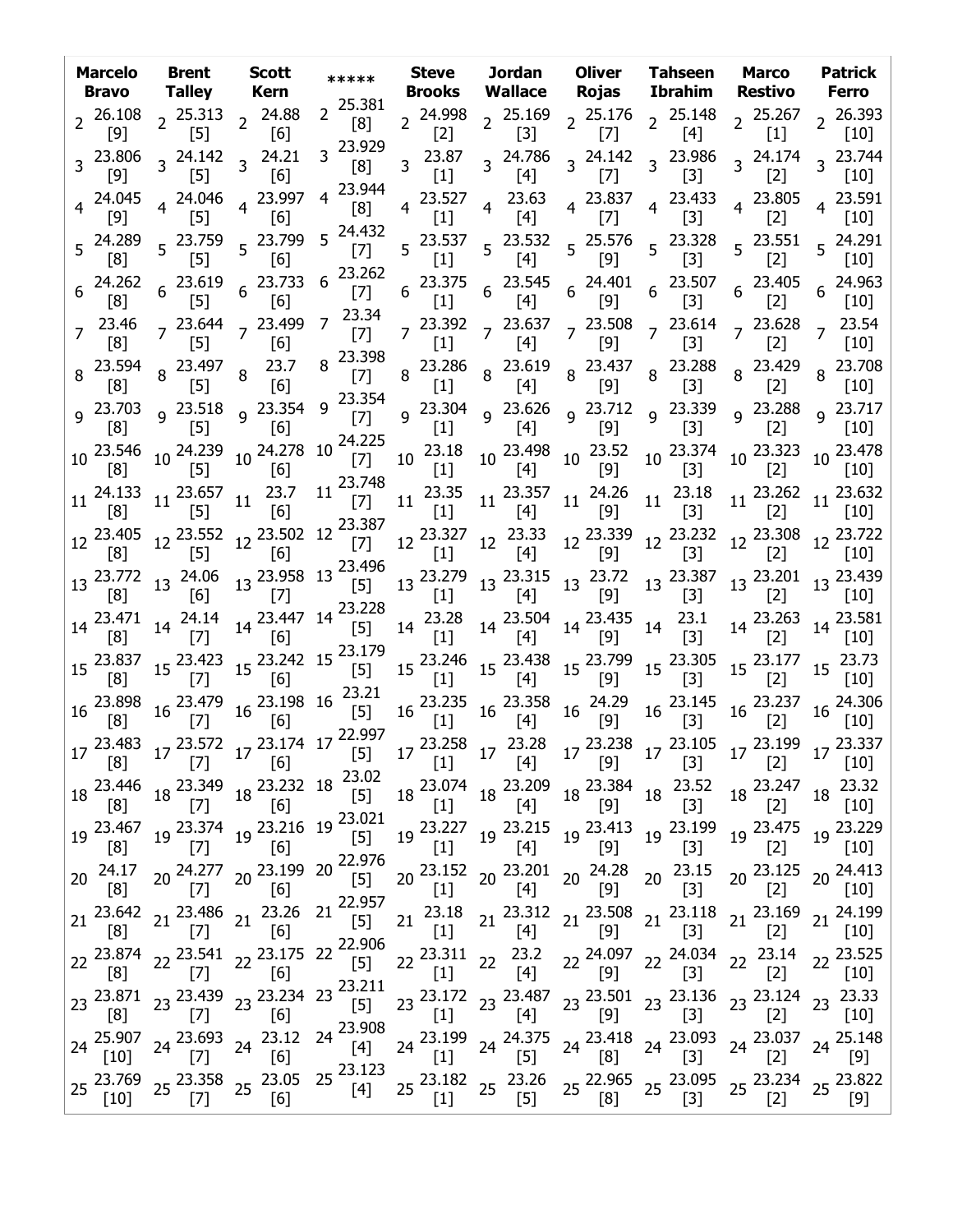|                                    | <b>Heat Results</b>                                                                          |                                                                                |                                                                                                 |                                                                                 |                                                     |  |  |  |  |  |  |  |  |  |
|------------------------------------|----------------------------------------------------------------------------------------------|--------------------------------------------------------------------------------|-------------------------------------------------------------------------------------------------|---------------------------------------------------------------------------------|-----------------------------------------------------|--|--|--|--|--|--|--|--|--|
| <b>Heat Type:</b>                  | <b>Arrive &amp; Drive - Laps</b>                                                             |                                                                                |                                                                                                 |                                                                                 |                                                     |  |  |  |  |  |  |  |  |  |
| MinBy:                             | <b>Position</b>                                                                              |                                                                                |                                                                                                 |                                                                                 |                                                     |  |  |  |  |  |  |  |  |  |
| Date:                              | 9/22/2012 9:07 PM                                                                            |                                                                                |                                                                                                 |                                                                                 |                                                     |  |  |  |  |  |  |  |  |  |
| <b>Wilmours</b>                    | <b>Mike Padgett</b>                                                                          |                                                                                |                                                                                                 |                                                                                 |                                                     |  |  |  |  |  |  |  |  |  |
|                                    | Racer:<br>Mike Padgett                                                                       |                                                                                |                                                                                                 |                                                                                 |                                                     |  |  |  |  |  |  |  |  |  |
|                                    |                                                                                              |                                                                                | # of Laps:                                                                                      | Gap from Leader:                                                                | Avg. Lap:                                           |  |  |  |  |  |  |  |  |  |
|                                    |                                                                                              | 23.401                                                                         | 25                                                                                              |                                                                                 | 24.85                                               |  |  |  |  |  |  |  |  |  |
|                                    | <b>Heat Winner:</b>                                                                          | 2981                                                                           | <b>This Round</b>                                                                               | 67                                                                              |                                                     |  |  |  |  |  |  |  |  |  |
|                                    |                                                                                              | Racer:<br>Kelly Widmann                                                        |                                                                                                 |                                                                                 |                                                     |  |  |  |  |  |  |  |  |  |
|                                    |                                                                                              |                                                                                | # of Laps:                                                                                      | Gap from Leader:                                                                | Avg. Lap:                                           |  |  |  |  |  |  |  |  |  |
|                                    |                                                                                              | 23.385                                                                         | 25                                                                                              | 1901.000                                                                        | 24.879                                              |  |  |  |  |  |  |  |  |  |
|                                    | <b>2nd Place:</b>                                                                            |                                                                                | <b>This Round</b>                                                                               | 56                                                                              |                                                     |  |  |  |  |  |  |  |  |  |
|                                    |                                                                                              | 3961                                                                           |                                                                                                 |                                                                                 |                                                     |  |  |  |  |  |  |  |  |  |
|                                    |                                                                                              | Racer:<br>Max Leitschuh                                                        |                                                                                                 |                                                                                 |                                                     |  |  |  |  |  |  |  |  |  |
|                                    |                                                                                              | 23.383                                                                         | # of Laps:<br>25                                                                                | Gap from Leader.<br>2421.000                                                    | Avg. Lap:<br>24.836                                 |  |  |  |  |  |  |  |  |  |
|                                    | Place:                                                                                       | $-1.0214$<br>SCORE<br>2870                                                     | This Round                                                                                      | 54                                                                              |                                                     |  |  |  |  |  |  |  |  |  |
| Position                           | Racer                                                                                        | Best Lap                                                                       | Gap from Leader                                                                                 | # of Laps                                                                       | Average<br><b>RPM</b><br>Lap                        |  |  |  |  |  |  |  |  |  |
| $\overline{\mathbf{4}}$            | Christopher Wi                                                                               | 23.478                                                                         | 3381.000                                                                                        | 25                                                                              | 24.855<br>3867                                      |  |  |  |  |  |  |  |  |  |
| 5                                  | John Labay                                                                                   | 23.393                                                                         | 3656.000                                                                                        | 25                                                                              | 24.844<br>2056                                      |  |  |  |  |  |  |  |  |  |
| 6                                  | Alexander Cumm                                                                               | 23.727                                                                         | 10187.000                                                                                       | 25                                                                              | 24.97<br>3112                                       |  |  |  |  |  |  |  |  |  |
| 7                                  | <b>SK Robert Orr</b>                                                                         | 23.732                                                                         | 10334.000                                                                                       | 25                                                                              | 24.898<br>2539                                      |  |  |  |  |  |  |  |  |  |
| 8                                  | Weeeeee                                                                                      | 23.702                                                                         | 14123.000                                                                                       | 25                                                                              | 25.229<br>1361                                      |  |  |  |  |  |  |  |  |  |
| 9                                  | Ameer Waheed                                                                                 | 23.766                                                                         | 19481.000                                                                                       | 25                                                                              | 25.423<br>1650                                      |  |  |  |  |  |  |  |  |  |
| 10                                 | <b>ROON</b>                                                                                  | 25.037                                                                         | 2L                                                                                              | 23                                                                              | 1266<br>27.01                                       |  |  |  |  |  |  |  |  |  |
| Lap Vinces Lev                     | Racer                                                                                        |                                                                                |                                                                                                 |                                                                                 |                                                     |  |  |  |  |  |  |  |  |  |
| <b>Alexander</b><br>Cumm<br>46.411 | <b>SK</b><br><b>Ameer</b><br><b>Waheed</b><br><b>Robert</b><br>Orr<br>47.808<br>$\mathbf{1}$ | <b>Mike</b><br><b>John</b><br>Labay<br>Padgett<br>48.282<br>$1\frac{50.187}{}$ | <b>Max</b><br><b>Christopher</b><br>Leitschuh<br><b>Wi</b><br>48.603<br>48.57<br>$\overline{1}$ | <b>Kelly</b><br><b>ROON</b><br><b>Widmann</b><br>44.541<br>1<br>49.87<br>$[10]$ | <b>Weeeeee</b><br>48.382<br>$\overline{1}$<br>$[7]$ |  |  |  |  |  |  |  |  |  |

2<sup>27.176</sup> [10]

 $2^{27.831}$ [9]

[9]